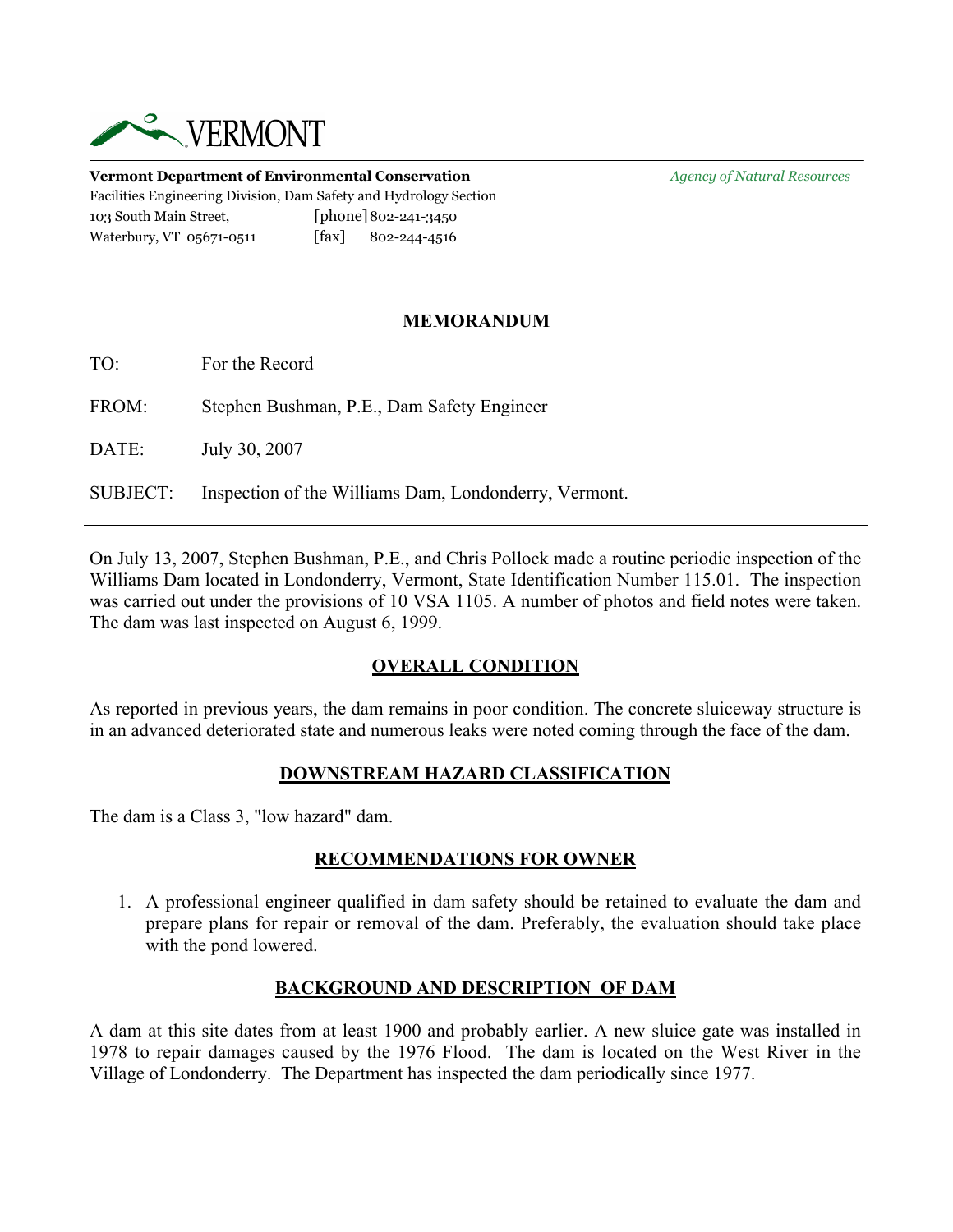The dam is a stone masonry gravity concrete dam founded on ledge for most of its length. It is approximately 20 feet high (16 feet at spillway crest) and 87 feet long including a 73 foot wide straight drop overfall spillway. A short concrete training wall at the right end is connected to a new concrete bridge abutment.

The spillway is stone masonry with a concrete cap and partial upstream concrete facing. There are two known openings in the downstream face. One is about 3 feet wide and located at the toe about 10 feet from left end of the dam. The other is about 9 feet below the crest near the angle point and has a concrete patch. The stonework suggests that it may have been an old low-level outlet. The interior construction of the spillway is unknown. A 13-foot wide sluiceway structure is located at the right abutment. It contains a 6 foot diameter corrugated galvanized metal pipe (CGMP) sluiceway with a vertical aluminum slide gate at the upstream end.

## **INSPECTION**

The inspection of this dam was conducted on July 13, 2007, at 1400 hours. The weather was partly cloudy with temperatures in the 70's. The ground was dry. The water level in the pond was 0.2 feet above the right spillway crest. The following was observed:

- 1. Sluiceway:
	- a) Approach: The sluiceway approach was clear. No significant debris accumulation was present.
	- b) Structure: The concrete structure was in very poor condition. There were numerous cracks, separated concrete, voids and leakage. Leakage was also observed flowing under the gate through the wooden sill of the sluice gate. The stem valve was not operated, but was bent possibly due to ice or debris. Although not measured, it appeared that leakage through the structure could exceed 1000 gallons per minute.
	- c) Conduit: The six-foot diameter galvanized metal pipe (GMP) conduit was in poor condition with numerous perforations and leakage noted.
	- d) Training walls: The right training wall forms the right end of the dam. During the reconstruction of the bridge upstream, a new bridge retaining wall was extended into the right training wall at the sluiceway structure. The existing training wall is in generally good condition but was deeply eroded at the construction joints.
	- e) Right Abutment: Previously noted flow through the riprap in the abutment was not noted on this inspection.
- 2. Spillway:
	- a) Upstream: The approach to the spillway was clear but shallow due to accumulated sediment.